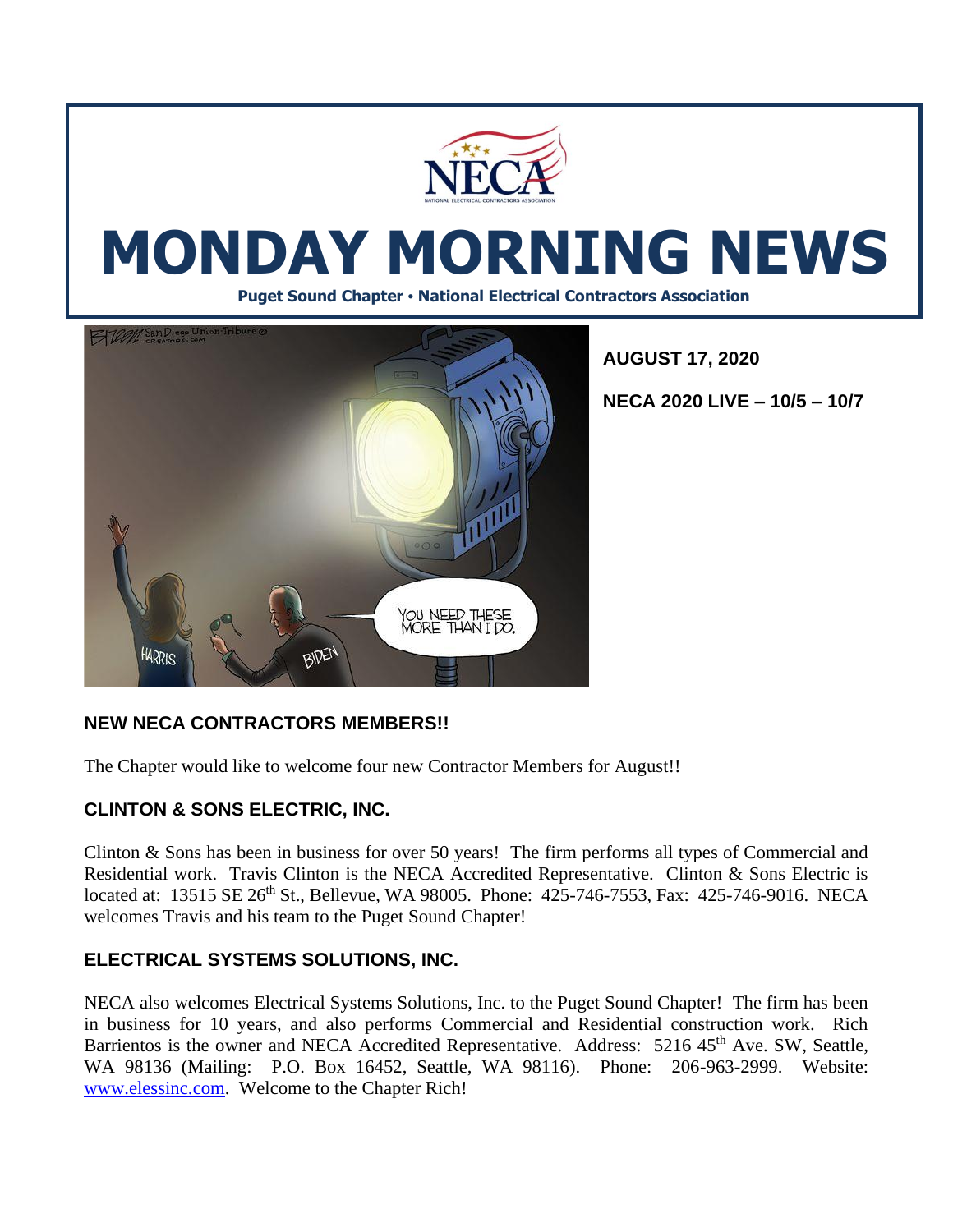# **THE JUICE COMPANY, INC.**

The Chapter also welcomes The Juice Company, Inc to the NECA Family! The Juice Company has been in business for 15 years. The firm performs all types of electrical construction, including Underground and Substation work. David Montenegro is the owner and NECA Accredited Representative for the Juice Company. Address: 30515 164<sup>th</sup> Ave SE, Auburn, WA 98092. Phone: 253-569-0813. Website: [www.thejuicecompanyinc.com.](http://www.thejuicecompanyinc.com/)

#### **SHJ ELECTRIC CO. INC.**

Rounding out the new Contractor Memberships for August is SHJ Electric Co. Inc. SHJ Electric has been in business for over 25 years and performs all types of Commercial and Residential electrical construction and Service Work. Stephen Bowser is the NECA Accredited Representative for SHJ Electric. Address: 18920 13th Pl. S., SeaTac, WA 98148. Phone: 206-789-0580. Website: [www.shjelectric.com.](http://www.shjelectric.com/) A big NECA welcome to Stephen and the SHJ team!

#### **NECA NAMES LT. GEN. RONALD L. BAILEY, USMC (Ret.), AS VICE PRESIDENT OF INDUSTRY DEVELOPMENT**

The National Electrical Contractors Association (NECA) is pleased to announce the appointment of Retired Lt. Gen. Ronald L. Bailey, USMC, as Vice President of Industry Development.



Bailey will be working on creating executive training programs, expanding the scope of workforce development, implementing diversity strategies, creating partnerships with institutions of higher learning, and leading the charge on recruitment programs that bring new, skilled workers into the industry. This will include a focus on recruiting ex-military personnel to NECA member companies and various Chapter positions.

NECA Chief Executive Officer David Long said, "I have known Gen. Bailey for nearly 10 years and have had the honor of working with him on a wide variety of business and community initiatives. I am thrilled he is bringing his invaluable experience as a three-star general from the battlefield to the boardroom to help take NECA's Industry Development efforts to the next level. He has a proven record in developing performance-driven teams, and I know he will help us meet and exceed the needs of NECA."

#### **THE PUGET SOUND ELECTRICAL JATC MAKES CLASS SCHEDULE CHANGES IN RESPONSE TO COVID 19 PANDEMIC**

To meet the Governor's Proclamation for Phase 1 & 2 COVID-19 location safety, the JATC was required to make significant changes in class size. To meet this requirement, the school moved to a hybrid class model, where Apprentices attend school in-person about 50% of the time and online the remainder. The in-person classes include labs and testing, while lecture and worksheets are completed online. The online portion of the school is completed using an online learning management system called Canvas. Canvas is a platform for quizzes, discussion boards, and posting of online curriculum. This new format has also changed the Apprentice schedule.

For the next two quarters, Apprentices will attend class in-person, every other week, instead of once a week. During the weeks in-between, they will be completing class work online. The Apprentice has the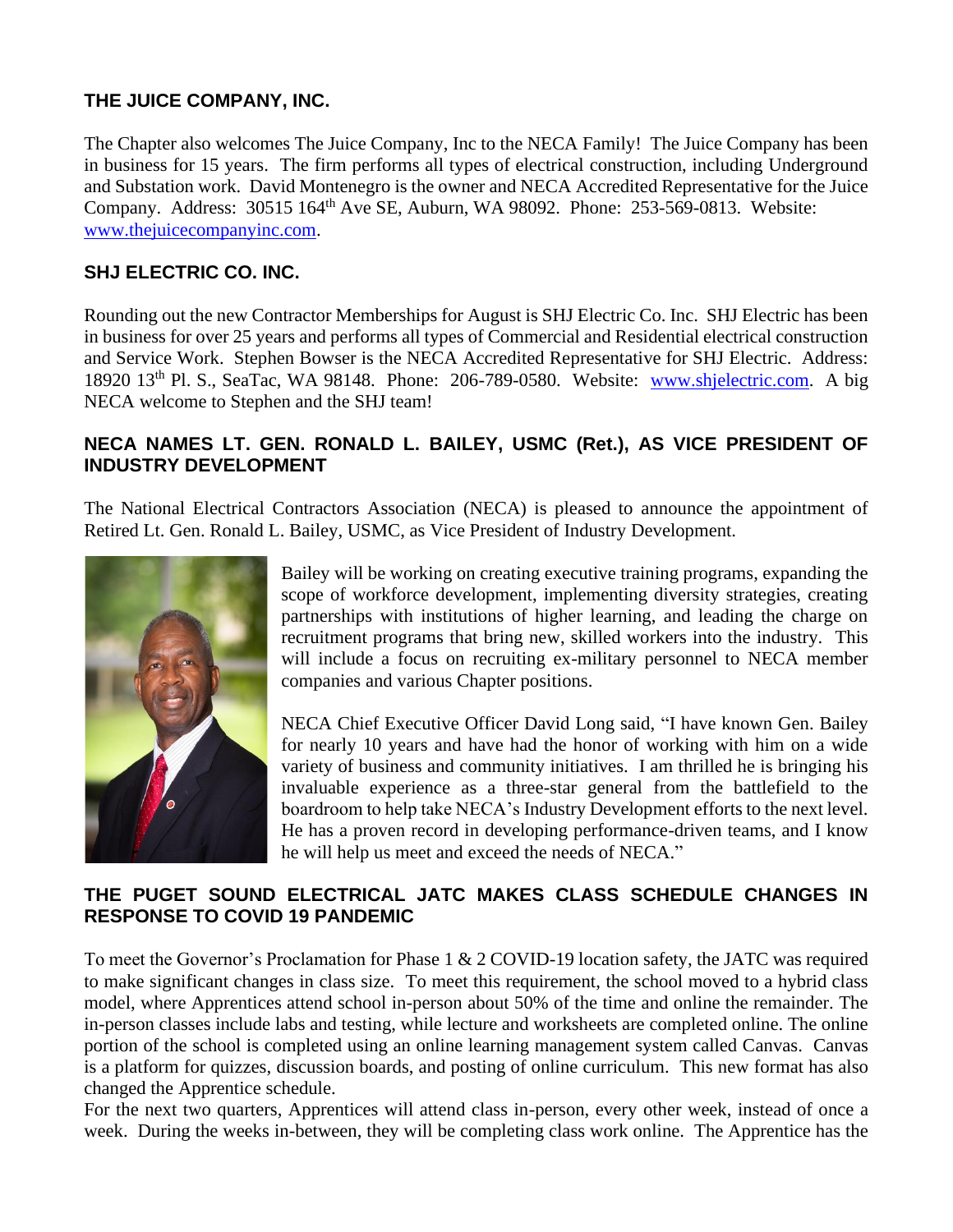option to work or stay home and study on the days they would have been attending class. The apprentice needs to communicate with their contractor in advance of the quarter starting, as to their plans for these days. Apprentices who fail to perform in their online classes may be required to stay home and study the days they would have normally been in class. This would be at the direction of the JATC and based on performance.

#### **REMINDER – CHECK OUT NECAWA.ORG FOR LABOR AGREEMENTS AND WAGE CHARTS**

Local NECA Chapters have developed a useful tool for contractors and their staffs, who are looking for current wage or CBA Information in L.U. 46, 76, 191, 112, 73, and 48. NECAWA.ORG allows contractors to instantly have the most up to date information in all 6 jurisdictions in Washington State. Please visit the site and let us know what you think. [www.necawa.org.](http://www.necawa.org/)

# **POLICE CHIEF'S DECISION TO QUIT MAY HAVE JUST SAVED SEATTLE FROM ITSELF**

*Every so often this newsletter will highlight an article that we believe provides an important perspective on a controversial issue impacting our community. This week, an article in the Seattle Times by Danny Westneat, gives an opinionated view on the current state of the City of Seattle.* 

Police Chief Carmen Best, by resigning this past week, just did Seattle two huge favors. Having the city's first Black police chief get driven out, supposedly in the name of furthering Black equality, was an embarrassment for our city. But that's what city leaders needed at this moment — they needed to get embarrassed, to be chastened or humbled a bit by their own slipshod performances. Thanks to Best, it appears that at least some of them were. The other favor Best did us is that her departure spotlighted the real ideological split at City Hall on this issue, which is: Are we trying to fix the police, or tear them down?

I'll get back to that second one in a minute, but first, the embarrassment. It's important to retrace a bit where the provision to slash Best's salary by 40% came from — as that was the moment, Best says, when "the animus felt personal."

Because it came from Kshama Sawant. This is crucial, as Sawant's goals are unique, and aren't always aligned with the Black Lives Matter movement or others at City Hall.

Several council members had been understandably looking at ways to cut back salaries at the city, to deal with huge revenue drops due to COVID-19. For technical and labor-bargaining reasons, though, these broader plans to reduce the pay of employees across the board weren't doable in a midyear budget update. But on the morning of the budget committee vote on Aug.  $5<sup>th</sup>$ , Sawant put in an amendment to cut the salaries of Best and her command staff. It was so new it wasn't listed on the agenda, and it hadn't yet been vetted much by council staff (the amount of money to be saved was at the time listed as "\$XX" because staff hadn't even had time to calculate it).

After only a few minutes of questions about whether it was legal to modify employment contracts midstream (council staff wasn't sure of that either, while Sawant insisted it was), the council backed the pay cuts with a 6 to 3 vote. This was extremely haphazard policymaking. It was also setting a political bomb, which, predictably, soon went off. You cut someone's pay 40 percent, you're not just disrespecting them, you're seeking to break the relationship. As I wrote last Sunday: "Is the council trying to get rid of the city's Black police chief?"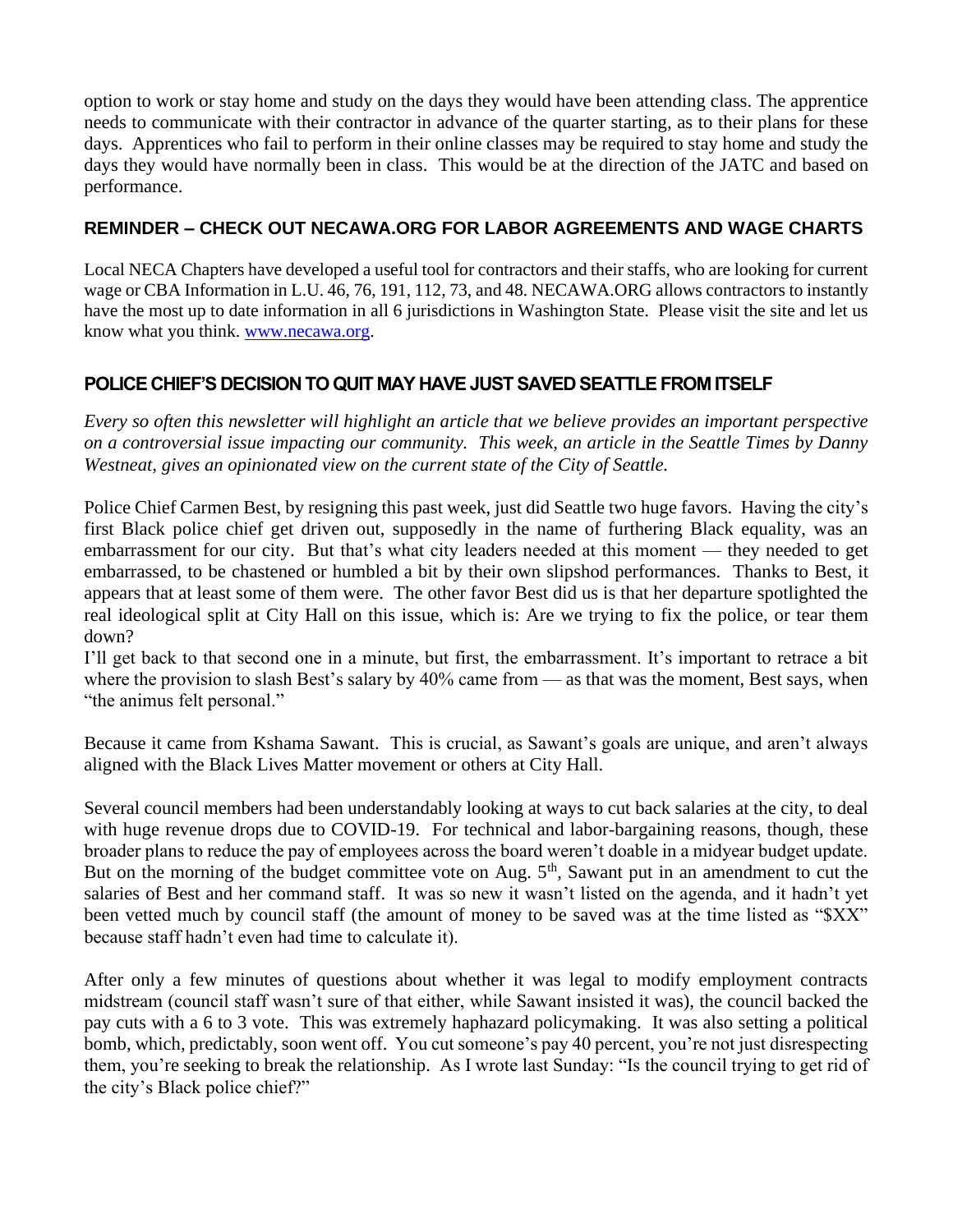The only ones who couldn't see it were the council members themselves, who, from their Zoom bubble, soon took to apologizing, rationalizing and ultimately backtracking on most of Best's pay cut. But the one person you didn't hear expressing any regret was Sawant. That's because she wants political bombs like this to go off.

To her credit, she is transparent about this. At rallies this summer, she has expressed support for completely abolishing police (to which she adds that the police's paymaster, the capitalist system, must be taken down, too).

"And that will only happen when we fight a revolution!" she urged at the Capitol Hill Organized Protest in June.

In addition to defunding Chief Best, it was Sawant who offered a plan of police cuts so deep that staff wrote "SPD may not be able to make this reduction without eliminating all or nearly all staff." Even knowing this — that her plan could lay off the entire department — she pushed it to a vote anyway (it didn't pass).

So the resignation of one chief? That's just the appetizer.

It sure seemed from their statements, though, that at least five council members realize this was a huge political blunder. One, Lisa Herbold, apologized, while another, Debora Juarez, termed it a "wake up call" to work more collaboratively. Black Lives Matter Seattle-King County blasted the council, saying it "does nothing" for their cause that the city's first Black police chief had been "forced out of her job." No, but it does give the council a powerful reason to step back and reflect, to pause and vet their plans more carefully in the future. It's a dose of reality to go along with the idealism. It doesn't derail the overall police project, but maybe some will at least second-guess the wisdom of rushing into the breach behind Sawant.

Best's quitting also refocused the core debate. What is the city trying to do here: reform the police, or tear it down? Change it or cripple it? Having a Black woman leading the recruiting of a more diverse force is a major asset if your goal is reform. But she's just another obstacle if you view the police as broken beyond repair.

"Best's actions … were guided at all times by loyalty to the status quo and willingness to do the role of police under capitalism: defend deep inequality through ongoing repression of poor, marginalized, communities of color," Sawant said, after the dust cloud she caused had cleared. "The fact that Best is herself Black didn't change that underlying reality."

"Defund the police" has been gauzy as to what it really means, to how far it would go. Now, thanks to Best, we're all getting a little clearer picture.

*Danny Westneat: dwestneat@seattletimes.com; Danny Westneat takes an opinionated look at the Puget Sound region's news, people and politics.*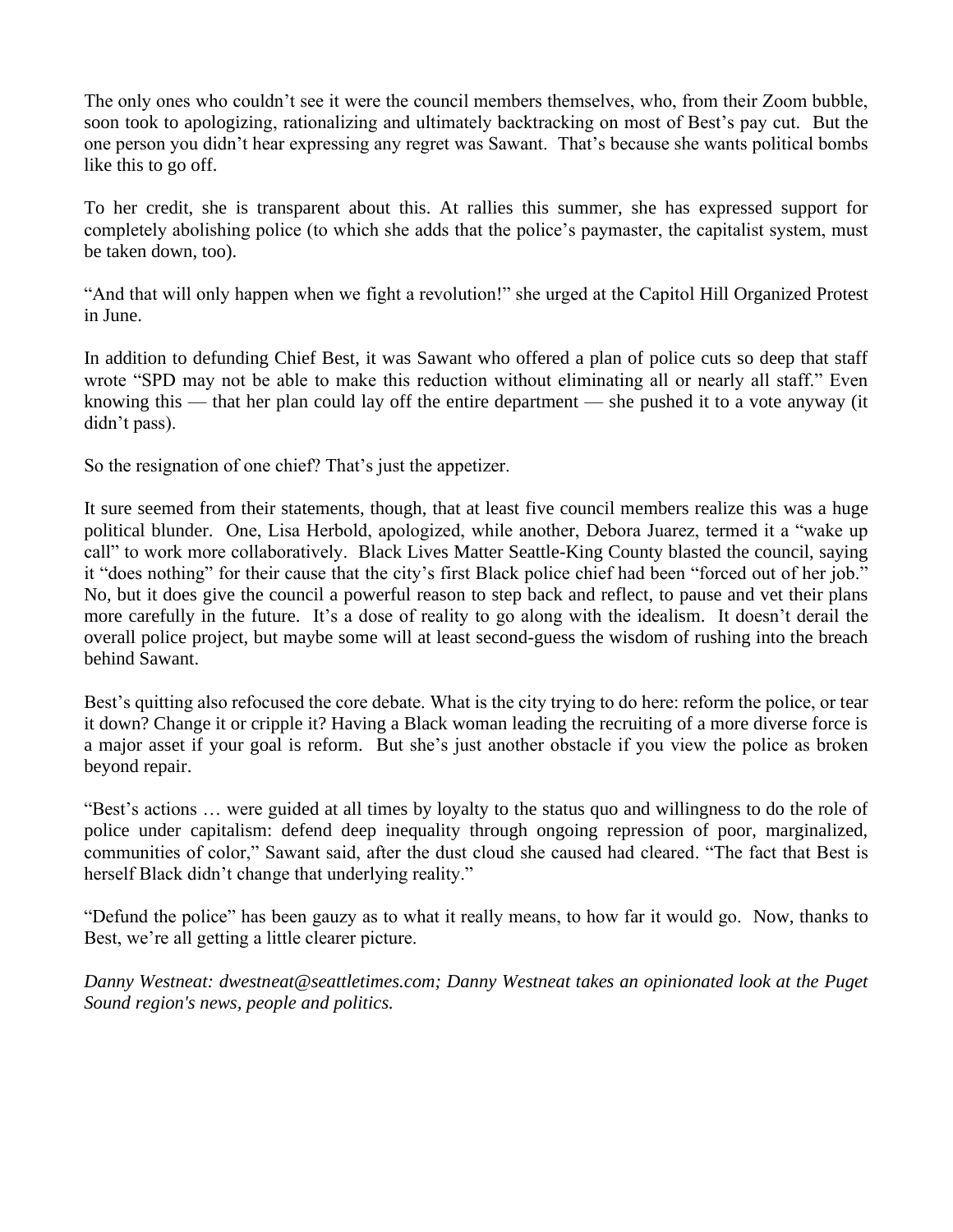**ON THIS DAY IN HISTORY 1969 –** The grooviest event in music history–the [Woodstock](https://www.history.com/topics/1960s/woodstock) Music & Art Fair–draws to a close after three days of peace, love and rock 'n' roll in upstate [New](https://www.history.com/topics/us-states/new-york)  [York.](https://www.history.com/topics/us-states/new-york)

Conceived as "Three Days of Peace and Music," Woodstock was a product of a partnership between John Roberts, Joel Rosenman, Artie Kornfield and Michael Lang. Their idea was to make enough money from the event to build a recording studio near the New York town of Woodstock. When they couldn't find an appropriate venue in the town itself, the promoters decided to hold the festival on a 600-acre dairy farm in Bethel, New York—some 50 miles from Woodstock—owned by Max Yasgur.

By the time the weekend of the festival arrived, the group had sold a total of 186,000 tickets and expected no more than 200,000 people to show up. By Friday night, however, thousands of eager early arrivals were pushing against the entrance gates. Fearing they could not control the crowds, the promoters made the decision to open the concert to everyone, free of charge. Close to half a million people attended Woodstock, jamming the roads around Bethel with eight miles of traffic.

Soaked by rain and wallowing in the muddy mess of Yasgur's fields, young fans best described as "hippies" euphorically took in the performances of acts like Janis Joplin, Arlo Guthrie, Joe Cocker, Joan Baez, Creedence Clearwater Revival, The Grateful Dead, Jefferson Airplane, Sly and the Family Stone and Crosby, Stills, Nash and Young. The Who performed in the early morning hours of August 17<sup>th</sup>, with Roger Daltrey belting out "See Me, Feel Me," from the now-classic album *Tommy* just as the sun began to rise. The most memorable moment of the concert for many fans was the closing performance by Jimi Hendrix, who gave a rambling, rocking solo guitar performance of "The Star Spangled Banner."



"Either you run the day, or the day runs you."

\_\_\_\_\_\_\_\_\_\_\_\_\_\_\_\_\_\_\_\_\_\_\_\_\_\_\_\_\_\_\_\_\_\_\_\_\_\_\_\_\_\_\_\_\_\_\_\_\_\_\_\_\_\_\_

**– Jim Rohn**

\_\_\_\_\_\_\_\_\_\_\_\_\_\_\_\_\_\_\_\_\_\_\_\_\_\_\_\_\_\_\_\_\_\_\_\_\_\_\_\_\_\_\_\_\_\_\_\_\_\_\_\_\_